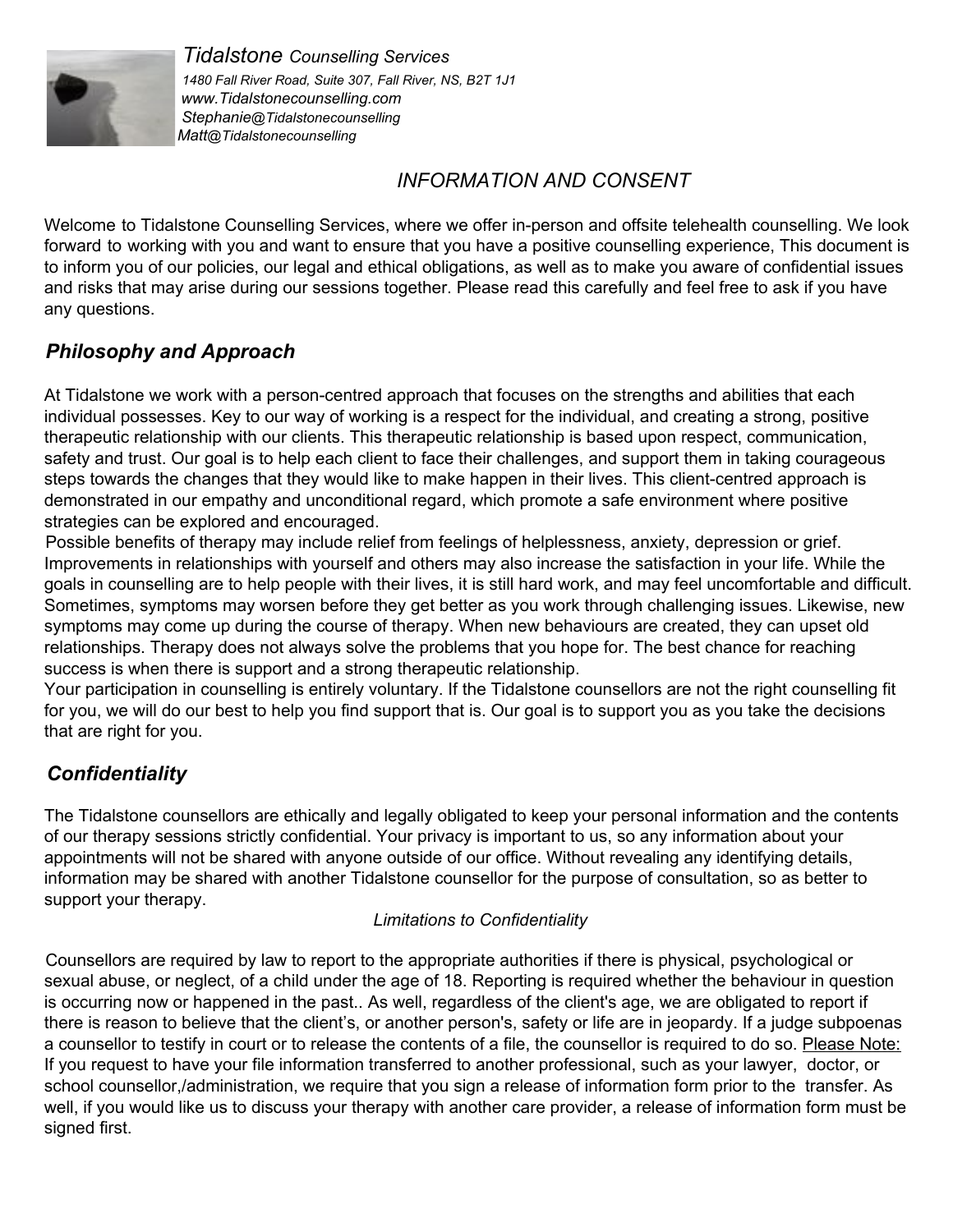If you are *over the age of 18, then only you can book and/or cancel your appointments*. If you would like another person,(ie. spouse, parent, sibling, etc.) to be able to book/cancel appointments on your behalf, please list their name(s) and their relation to you below:

| Name:                                                                                                                                                                                                                          |                                                               |
|--------------------------------------------------------------------------------------------------------------------------------------------------------------------------------------------------------------------------------|---------------------------------------------------------------|
| Relationship:                                                                                                                                                                                                                  |                                                               |
| Name:                                                                                                                                                                                                                          |                                                               |
| Relationship: Network of the state of the state of the state of the state of the state of the state of the state of the state of the state of the state of the state of the state of the state of the state of the state of th |                                                               |
| Name:                                                                                                                                                                                                                          |                                                               |
| Relationship:                                                                                                                                                                                                                  | Name:                                                         |
| Relationship:                                                                                                                                                                                                                  | Please Note: The people listed above will only have access to |

information regarding the times and dates of your appointment;. Any other information regarding the content or nature of your appointments will not be shared.

## *Appointments*

Counselling services at Tidalstone are by appointment.. Sessions are 50 minutes in length, leaving 10 minutes for the counsellor to update your file. Since continuity of treatment is vital to therapy, we encourage you to plan ahead in scheduling your appointments.

#### *Cancellations and Missed Appointments*

We understand that unforeseen events such as car problems, traffic considerations, business meetings, illnesses, and childcare issues (to name a few) can occur. However, since your counselling requires your therapist to reserve a significant amount of time exclusively for your benefit, we have a policy regarding cancellations and missed appointments that is fair to you, your counsellor, and other clients who need appointments. You are free to refuse and/or withdraw from counselling at any time but because your appointment is reserved for you, **it is necessary to charge your regular fee for appointments that are not cancelled at least 24 hours in advance or are missed**. Charges for late cancelled and missed appointments often cannot be submitted for health insurance reimbursement.

### *Online Technology*

Tidalstone Counselling Services uses active risk management when using online technology. Using online technology has its risks and it is important to understand those. We have chosen to use an online platform that is based in Canada and meets all provincial and national standards of security. All information is kept within Canada and our computers and files are kept secure and password-protected. We have password-protected wifi and encourage you to use caution if on a public network. There are possible ways to hack online hosts such as Skype, Zoom, doxy.me, Google Hang Out and Facetime, which is why we recommend using the platform we suggest. It is entirely your choice as to the way in which you feel safe communicating, but you should understand the risks associated with this method.

#### *Fees*

Tidalstone Counselling Services operates on a fee for service basis. Fees must be paid in full **prior to the beginning of each appointment** unless alternate third party payment arrangements have been made in advance. The fee covers the counselling session as well as preparation time and record keeping. Tidalstone's fees are very competitive with those charged by other therapists in the community, at a rate of \$115 (HST included) per 50 minute session.

Counselling services may be covered on personal health care plans. It is important that you contact your provider prior to your first session to see if they cover services provided by Registered Counselling Therapists (RCTs). Each provider is different in their coverage, and it is the client's responsibility to investigate if they have coverage or not.